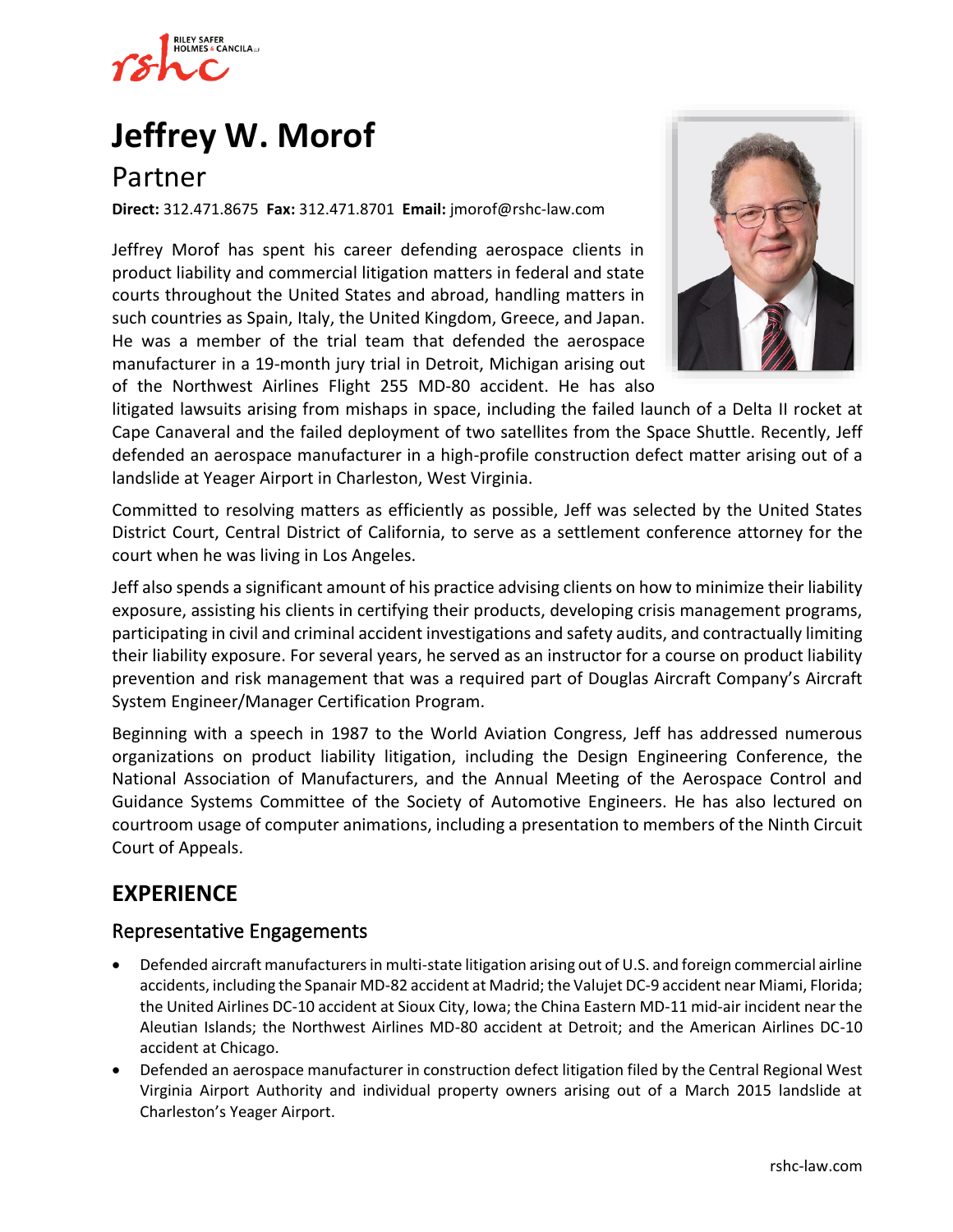

- Defended component manufacturers in wrongful death litigation arising from various U.S. and foreign commercial airliner, General Aviation, and helicopter accidents.
- Defended aircraft and component manufacturers in wrongful death litigation arising from various military aircraft accidents, including the "friendly fire" shoot down of two Black Hawk helicopters in northern Iraq and the inadvertent deployment of a reserve parachute.
- Defended aerospace manufacturer in claims arising from a failed launch of a Delta II rocket and the failed deployment of two satellites from the Space Shuttle.
- Defended a production company in wrongful death actions arising out of a Canadian helicopter accident during the filming of a television commercial.
- Defended airports in various claims, including wrongful death lawsuits arising out of the Korean Air 747 accident at Guam on August 6, 1997.

## **CREDENTIALS**

### Education

Washington University, J.D., 1979 University of Michigan, A.B., 1976

#### Bar Admissions

Illinois

California

Missouri

U.S. Court of Appeals for the Sixth Circuit

- U.S. Court of Appeals for the Ninth Circuit
- U.S. District Court for the Northern District of Illinois (Trial Bar)
- U.S. District Court for the Central District of California
- U.S. District Court for the Northern District of California
- U.S. District Court for the District of Colorado
- U.S. District Court for the Southern District of Florida
- U.S. District Court for the District of New Jersey

### Honors & Awards

Stand-out Lawyers, *Thomson Reuters* (2022) Illinois Leading Lawyer, *Law Bulletin Media Leading Lawyers (2010-2021)* Aviation Expert, *Legal Media Group's Expert Guides (1998-2021)*

## **PUBLICATIONS & PRESENTATIONS**

"Social Inflation, Punitive Damages, and U.S. Litigation Trends: Where are claims and verdicts headed?," (co-panelist) Lloyd's Market Association (September 22, 2020)

"Social Inflation, Punitive Damages, and U.S. Litigation Trends: Where are claims and verdicts headed?," (co-panelist) Lloyd's Market Association (June 8, 2020)

- Aviation Litigation CLE Seminar jointly presented by New York City Bar Association on Aeronautics and ABA Section of Litigation, New York, NY (2011)
- American Conference Institute's 3rd Annual Forum on Defending and Managing Aviation Litigation (panel chair and speaker) Boston, MA (2011)